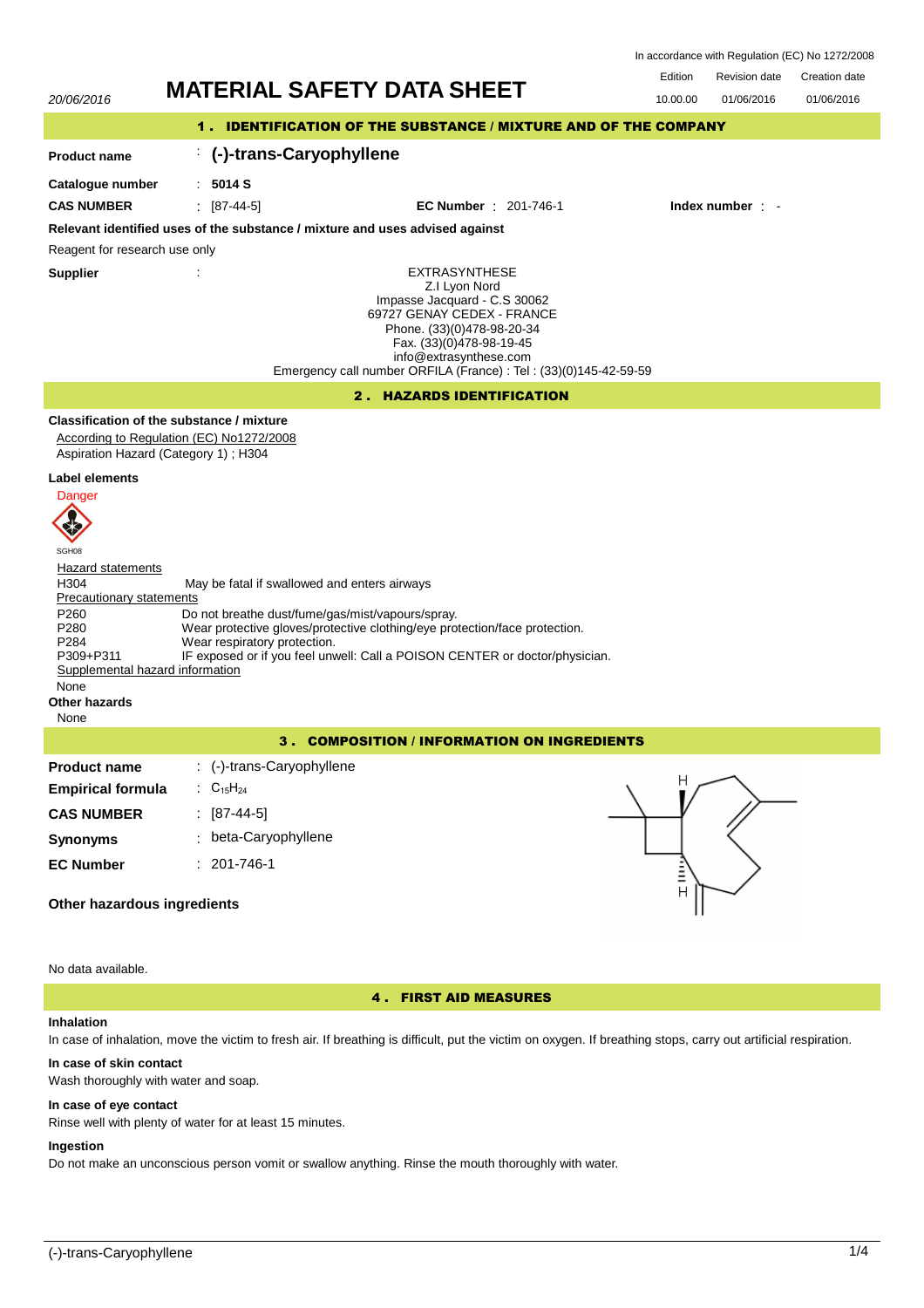#### 5 . FIRE-FIGHTING MEASURES

# **Extinguishing media**

Carbon dioxide, dry powder.

## **Special hazards arising from the substance**

Harmful/toxic vapours, carbon oxides may be released during the fire.

#### **Advise for fire-fighters**

Wear an autonomous breathing apparatus and suitable protection clothing against chemical agents.

#### 6 . ACCIDENTAL RELEASE MEASURES

#### **Personal precautions**

Use personal protective equipment. Evacuate the personnel from the contaminated zone. Ensure adequate ventilation.

# **Environnemental precautions**

Keeping away from drains, surface and ground waters.

## **Methods and materials for containment and cleaning up**

Clean up without creating dust and place in adapted and sealed containers for elimination. Wash the contaminated aera with water and soap. Confine washing water and dispose of it complying with the local regulations. After cleaning, quickly eliminate traces of water with a product absorbing liquids (for example : sand, sawdust, universal binder, Kieselguhr).

# 7 . HANDLING AND STORAGE

# **Precautions for safe handling**

Avoid formation of dust. Avoid contact with skin and eyes. During handling, wear suitable personal protective equipment (see section 8). Follow the normal measures for preventive fire protection.

**Specific handling** No data available.

## **Specific end use(s)**

No data available

#### **Conditions for safe storage, including any incompatibilities**

Store in a cool well-ventilated place.

Keep container tightly closed in a dry place away from light.

Store at <+8°C

# 8 . EXPOSURE CONTROL/PERSONAL PROTECTION

#### **Respiratory protection**

Wear imperatively an appropriated mask/respirator, tested and approved by standards such as NIOSH (US) or CEN (EU).

#### **Hand protection**

Handle with protective gloves. The selected gloves have to satisfy the specifications of EU Directive 89/686/EEC and the standard EN 374 derived from it.

#### **Eye protection**

Wear safety glasses.

#### **Skin protection**

Wear suitable protective clothing according to the quantity and the level of activity of the substance at the workplace.

## 9 . PHYSICAL AND CHEMICAL PROPERTIES

| Information on basic physical and chemical properties |  |
|-------------------------------------------------------|--|
|-------------------------------------------------------|--|

|                   | Physical state                         |  | : Liquid                        |  |  |  |
|-------------------|----------------------------------------|--|---------------------------------|--|--|--|
|                   | Color                                  |  | : No data available.            |  |  |  |
|                   | Solubility in                          |  | : No data available.            |  |  |  |
|                   | Melting point                          |  | : No data available.            |  |  |  |
|                   | pH                                     |  | : No data available.            |  |  |  |
|                   | Partition coefficient: n-octanol/water |  | $\therefore$ No data available. |  |  |  |
|                   | Auto-ignition temperature              |  | : No data available.            |  |  |  |
|                   | Decomposition temperature              |  | : No data available.            |  |  |  |
|                   | Viscosity                              |  | : No data available.            |  |  |  |
|                   | Initial boiling point                  |  | $: 262^{\circ}$ C               |  |  |  |
|                   | Flash point                            |  | $: 93^{\circ}$ C                |  |  |  |
| Other information |                                        |  |                                 |  |  |  |
|                   |                                        |  |                                 |  |  |  |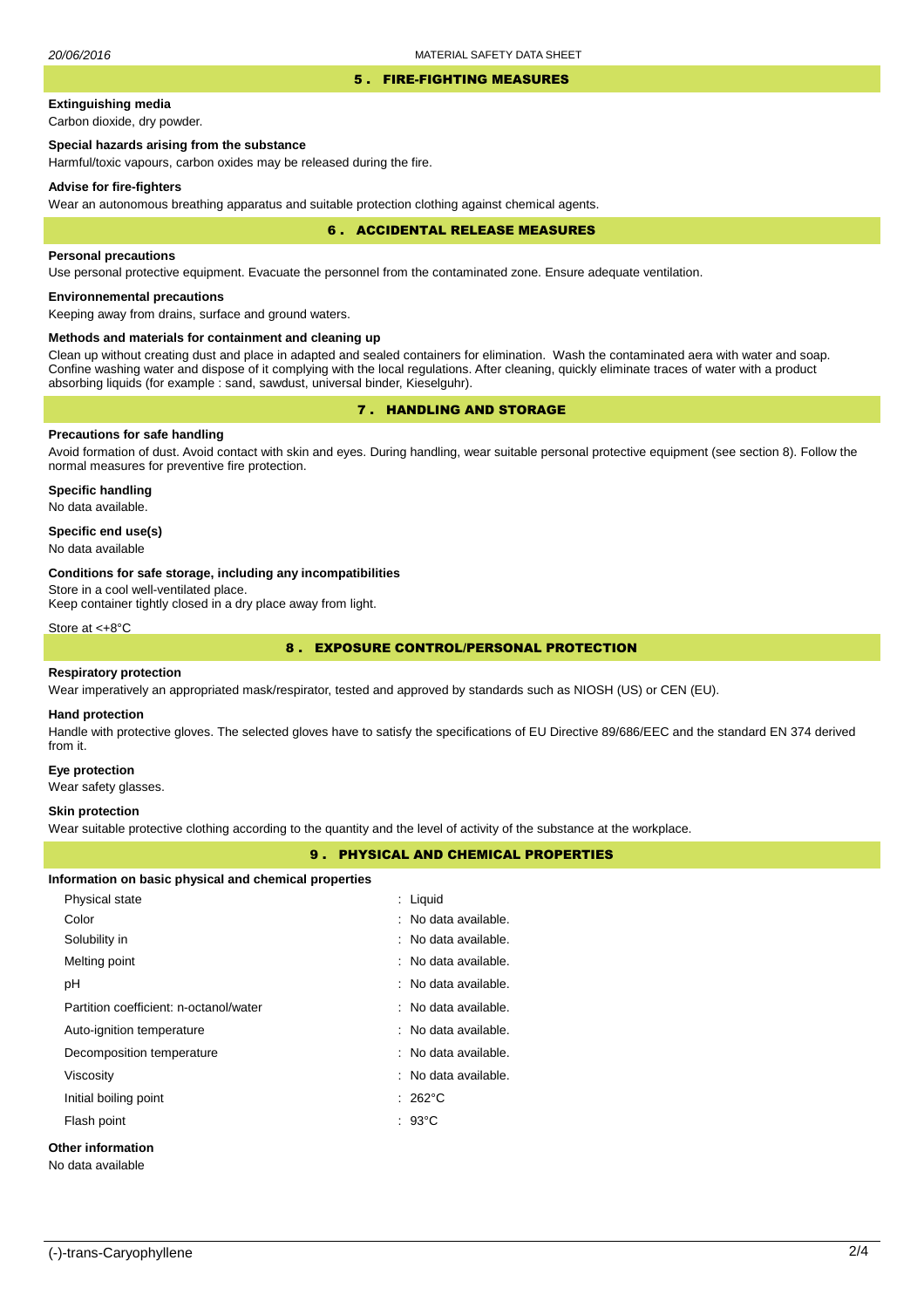## 10 . STABILITY AND REACTIVITY

#### **Reactivity**

No data available.

## **Chemical stability**

Stable under recommanded storage conditions.

#### **Possibility of hazardous reactions**

No hazardous reactions during storage and handling complying with the instructions.

**Conditions to avoid**

No data available.

**Incompatible materials**

No data available.

## **Hazardous decomposition products**

No hazardous decomposition products if the instructions for handling and storage are respected. During high overheating of the substance or during a fire, hazardous decomposition products may be produced.

# 11 . TOXICOLOGICAL INFORMATION

## **Acute oral toxicity**

No data available.

# **Acute dermal toxicity**

No data available.

## **Acute inhalation toxicity**

No data available.

## **Skin Corrosion**

No data available.

#### **Skin Irritation**

No data available.

#### **Serious Eye Damage**

No data available.

# **Eye Irritation**

No data available.

## **Respiratory Sensitisation**

No data available.

## **Skin Sensitisation**

No data available.

## **Germ Cell Mutagenicity**

No data available.

## **Carcinogenictiy**

No data available.

# **Reproductive Toxicity**

No data available.

# **Specific Target Organ Toxicity - Single Exposure**

No data available.

## **Specific Target Organ Toxicity - Repeated Exposure**

No data available.

## **Aspiration Hazard**

No data available.